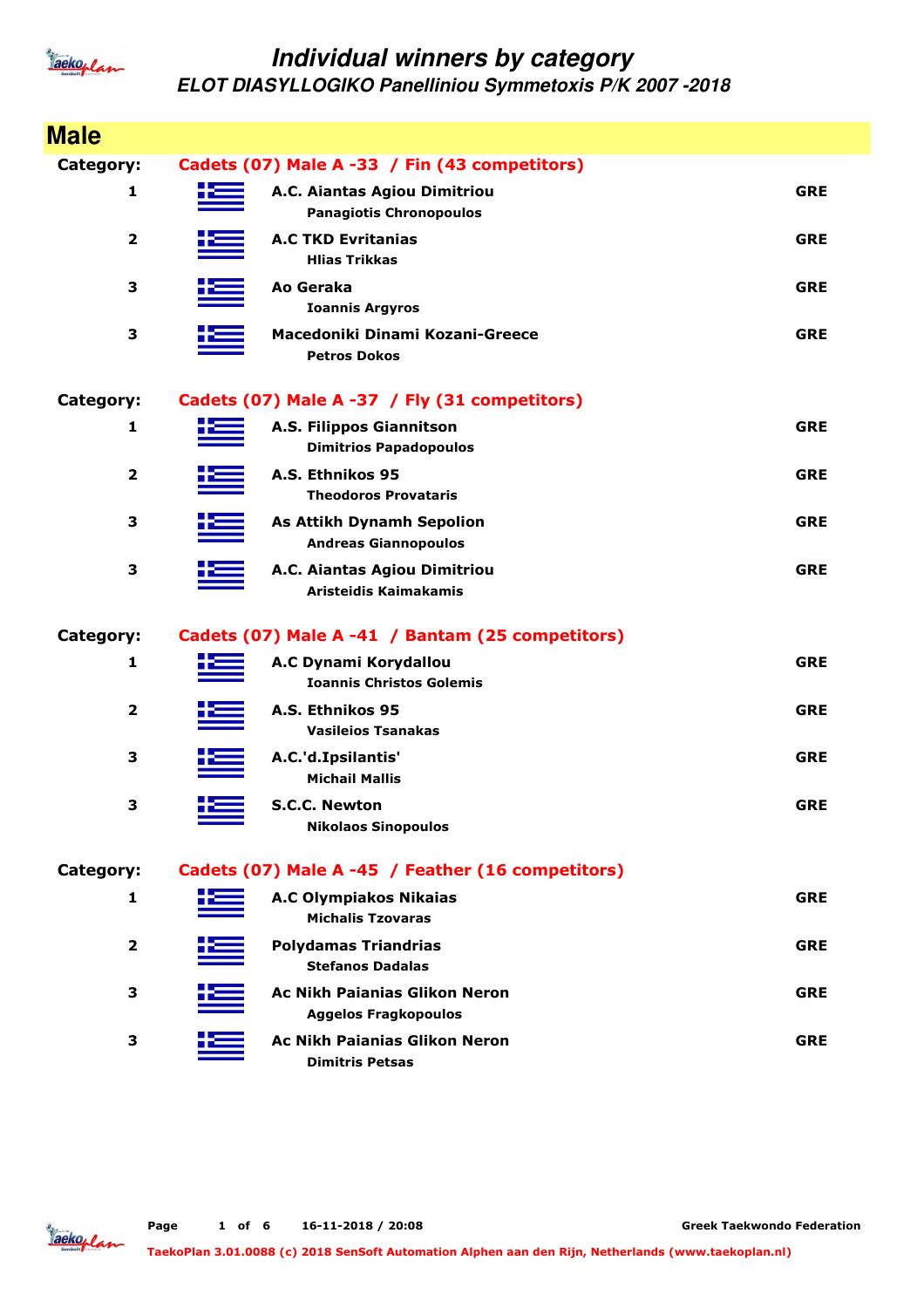

| <b>Male</b>             |                                                                     |            |
|-------------------------|---------------------------------------------------------------------|------------|
| Category:               | Cadets (07) Male A -49 / Light (11 competitors)                     |            |
| 1                       | A.S. Taekwondo Keratsiniou<br><b>Pavlos Zougris</b>                 | <b>GRE</b> |
| $\overline{\mathbf{2}}$ | <b>A.C Olympiakos Nikaias</b><br><b>Nikolaos Fokas</b>              | <b>GRE</b> |
| 3                       | <b>As Attikh Dynamh Sepolion</b><br><b>Lampros Polizos</b>          | <b>GRE</b> |
| 3                       | <b>As Attikh Dynamh Sepolion</b><br><b>Konstantinos Georgiou</b>    | <b>GRE</b> |
| Category:               | Cadets (07) Male A -53 / Welter (8 competitors)                     |            |
| 1                       | <b>As Attikh Dynamh Sepolion</b><br><b>Pavlos Iliopoulos</b>        | <b>GRE</b> |
| $\overline{\mathbf{2}}$ | <b>As Attikh Dynamh Sepolion</b><br><b>Ioannis Karagiannis</b>      | <b>GRE</b> |
| 3                       | <b>A.S Orfeas Alexandroupolis</b><br><b>Dimitrios Toutourtzidis</b> | <b>GRE</b> |
| 3                       | Olympiaki Floga Xalkidos<br><b>Konstandinos Ziomas</b>              | <b>GRE</b> |
| Category:               | Cadets (07) Male A -57 / Light middle (6 competitors)               |            |
| 1                       | A.S. Paradosiako Taekwondo Dramas<br>Kyriakos Zoumpouloglou         | <b>GRE</b> |
| $\mathbf{2}$            | A.S. Taekwondo Menemenis<br><b>Moisis Tsakiridis</b>                | <b>GRE</b> |
| 3                       | <b>A.C. Pileas</b><br><b>Panagiotis Andreiomenos</b>                | <b>GRE</b> |
| 3                       | A.C. Antimaxos<br><b>Christos Gasparinatos</b>                      | <b>GRE</b> |
| Category:               | Cadets (07) Male A -61 / Middle (3 competitors)                     |            |
| 1                       | A.G.S. Korydallou<br><b>Georgios Besis</b>                          | <b>GRE</b> |
| $\mathbf{2}$            | A.C Zeus Aspropyrgou<br><b>Thanasis Gkiokas</b>                     | <b>GRE</b> |
| 3                       | A.S Olympiada 2000<br><b>Neofytos Samlidis</b>                      | <b>GRE</b> |

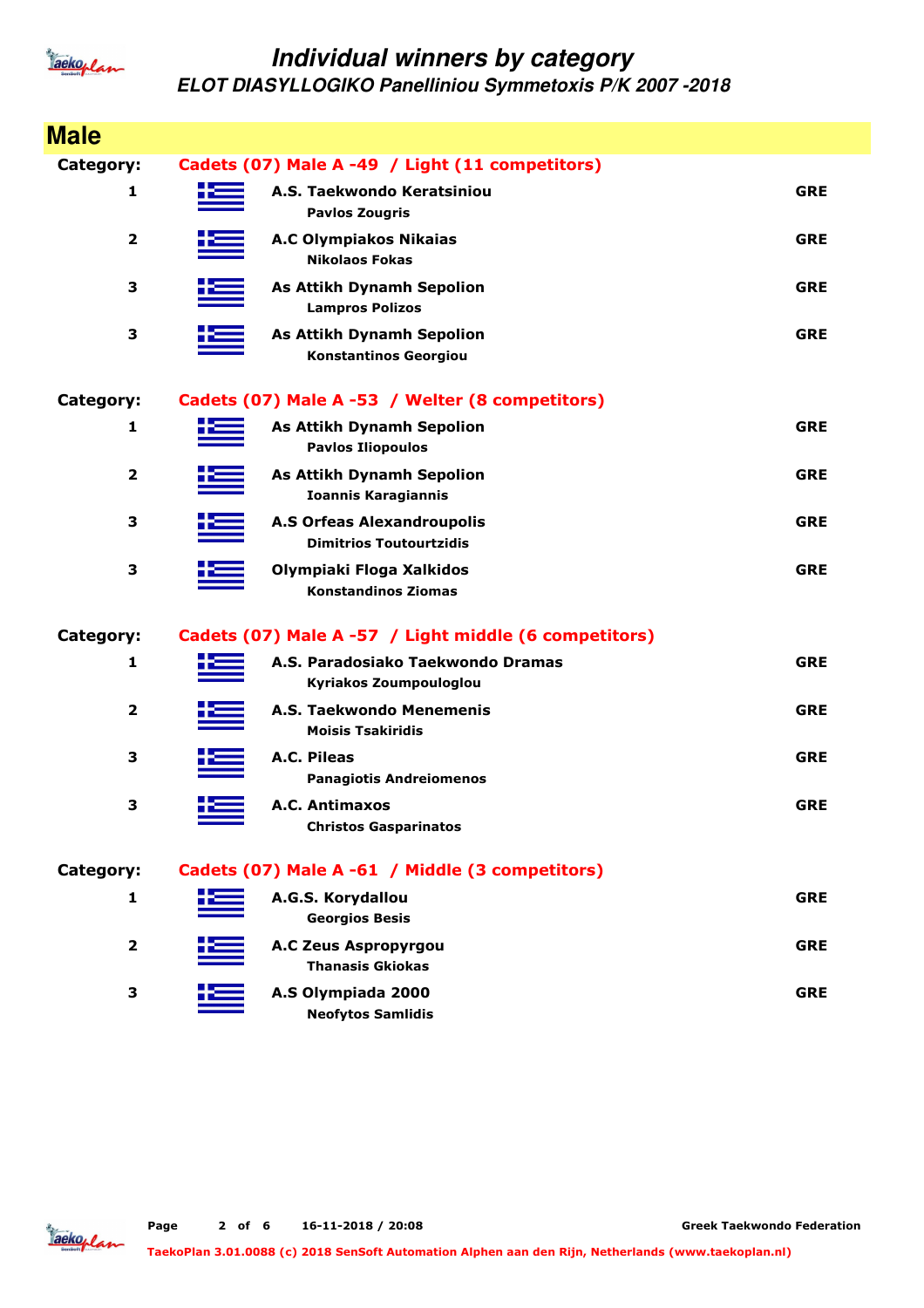

| <b>Male</b>    |   |                                                                  |            |
|----------------|---|------------------------------------------------------------------|------------|
| Category:      |   | Cadets (07) Male A -65 / Light heavy (5 competitors)             |            |
| 1              |   | <b>A.C Theagenis Kallitheas</b><br><b>FOTIS BAIRAMIDIS</b>       | <b>GRE</b> |
| $\overline{2}$ | 些 | Archaia Olympia<br><b>Stefanos Gkogkos</b>                       | <b>GRE</b> |
| 3              | 些 | <b>A.K Orestiadas</b><br><b>Drosos Tsiroydis</b>                 | <b>GRE</b> |
| 3              | 些 | A.C. Taekwondo F.Adamasto Pneuma<br><b>Panteleimon Tsiachris</b> | <b>GRE</b> |
| Category:      |   | Cadets (07) Male A +65 / Heavy (1 competitors)                   |            |
| 1              |   | A.K.Polemikwn Texnwn Lamias<br><b>Panagiotis Galanos</b>         | <b>GRE</b> |



**Greek Taekwondo Federation**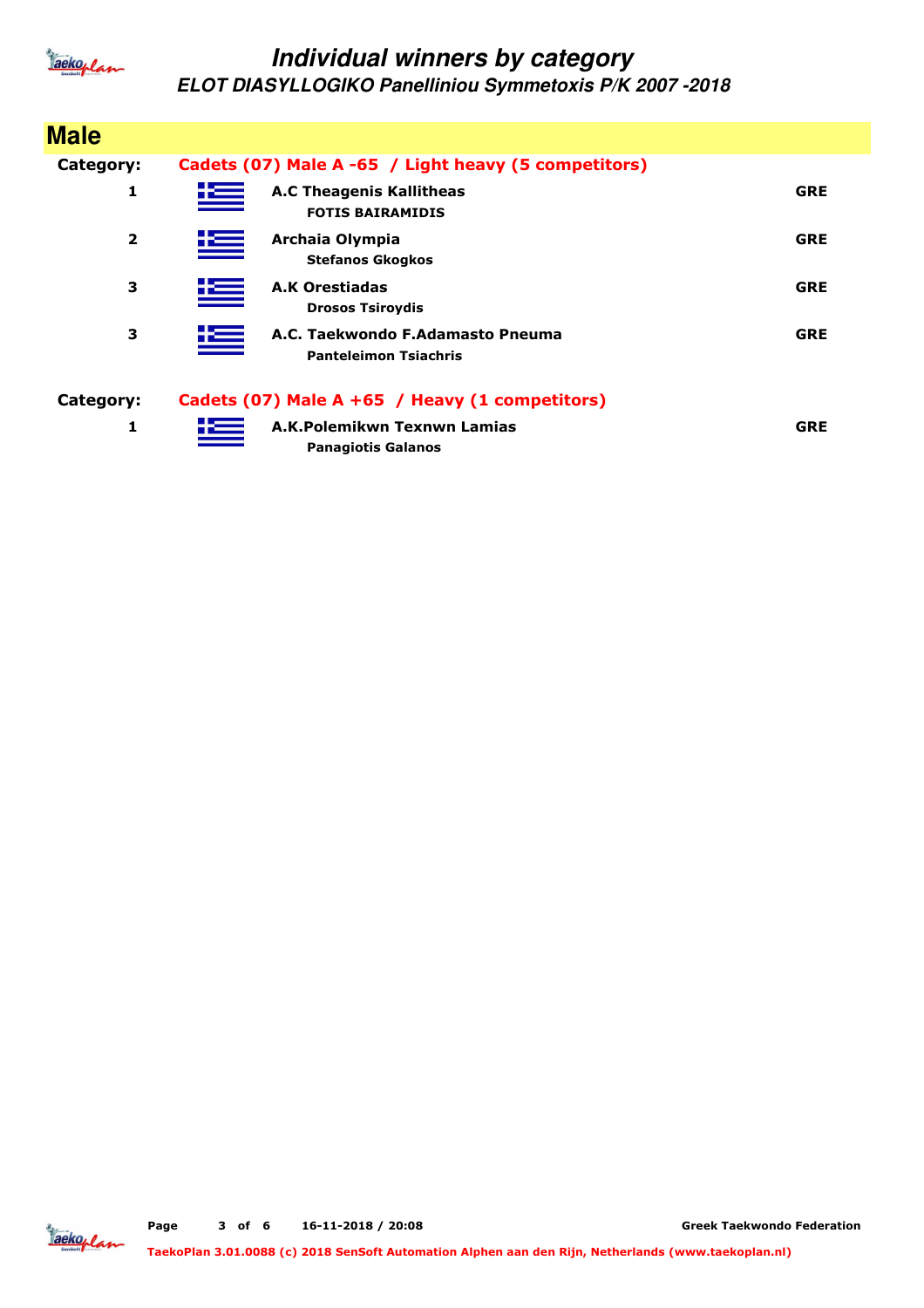

| <b>Female</b>           |                                                                      |            |
|-------------------------|----------------------------------------------------------------------|------------|
| <b>Category:</b>        | Cadets (07) Female A -29 / Fin (5 competitors)                       |            |
| 1                       | A.S. Filippos Giannitson<br><b>Elisavet Panagiotidou</b>             | <b>GRE</b> |
| 2                       | A.C. Aiantas Agiou Dimitriou<br><b>Melina Georgiou</b>               | <b>GRE</b> |
| З                       | <b>A.S.Archagellos Michail Argiroupolis</b><br>Eustratia Kavopoulou  | <b>GRE</b> |
| З                       | Archaia Olympia<br>Konstantina Klotsa                                | <b>GRE</b> |
| <b>Category:</b>        | Cadets (07) Female A -33 / Fly (18 competitors)                      |            |
| 1                       | <b>A.C Olympiakos Nikaias</b><br>Kiriaki Krassopoulou                | <b>GRE</b> |
| 2                       | <b>G.C Taekwondo Axilleas Aigaleo</b><br>Athina-Christina Vourkou    | <b>GRE</b> |
| 3                       | Athlitiko Kentro Efkarpias Athlisis<br>Eleftheria Maria Stampoulidou | <b>GRE</b> |
| 3                       | <b>A.C Olympiakos Nikaias</b><br><b>Efthimia Moutsiou</b>            | <b>GRE</b> |
| Category:               | Cadets (07) Female A -37 / Bantam (12 competitors)                   |            |
| 1                       | A.C. Ampelonos Ey ZHN<br>Despoina Tsetsila                           | <b>GRE</b> |
| $\overline{\mathbf{2}}$ | <b>A.S.Dias Ioanninwn</b><br>Vasiliki Klimi                          | <b>GRE</b> |
| 3                       | <b>A.C Fokeas</b><br>Aikaterini Vazaiou                              | <b>GRE</b> |
| 3                       | <b>As Attikh Dynamh Sepolion</b><br>Politimi Oikonomou               | <b>GRE</b> |
| Category:               | Cadets (07) Female A -41 / Feather (20 competitors)                  |            |
| 1                       | <b>Polydamas Triandrias</b><br><b>STEFANIA IZDRA</b>                 | <b>GRE</b> |
| $\overline{2}$          | A.C. Aiantas Agiou Dimitriou<br>Aggeliki Georgiou                    | <b>GRE</b> |
| З                       | A.S. Dynami Patrwn<br>Despoina Lekatsa                               | <b>GRE</b> |
| З                       | A.S. Korinthias<br><b>Kleri Kostourou</b>                            | <b>GRE</b> |



**Greek Taekwondo Federation**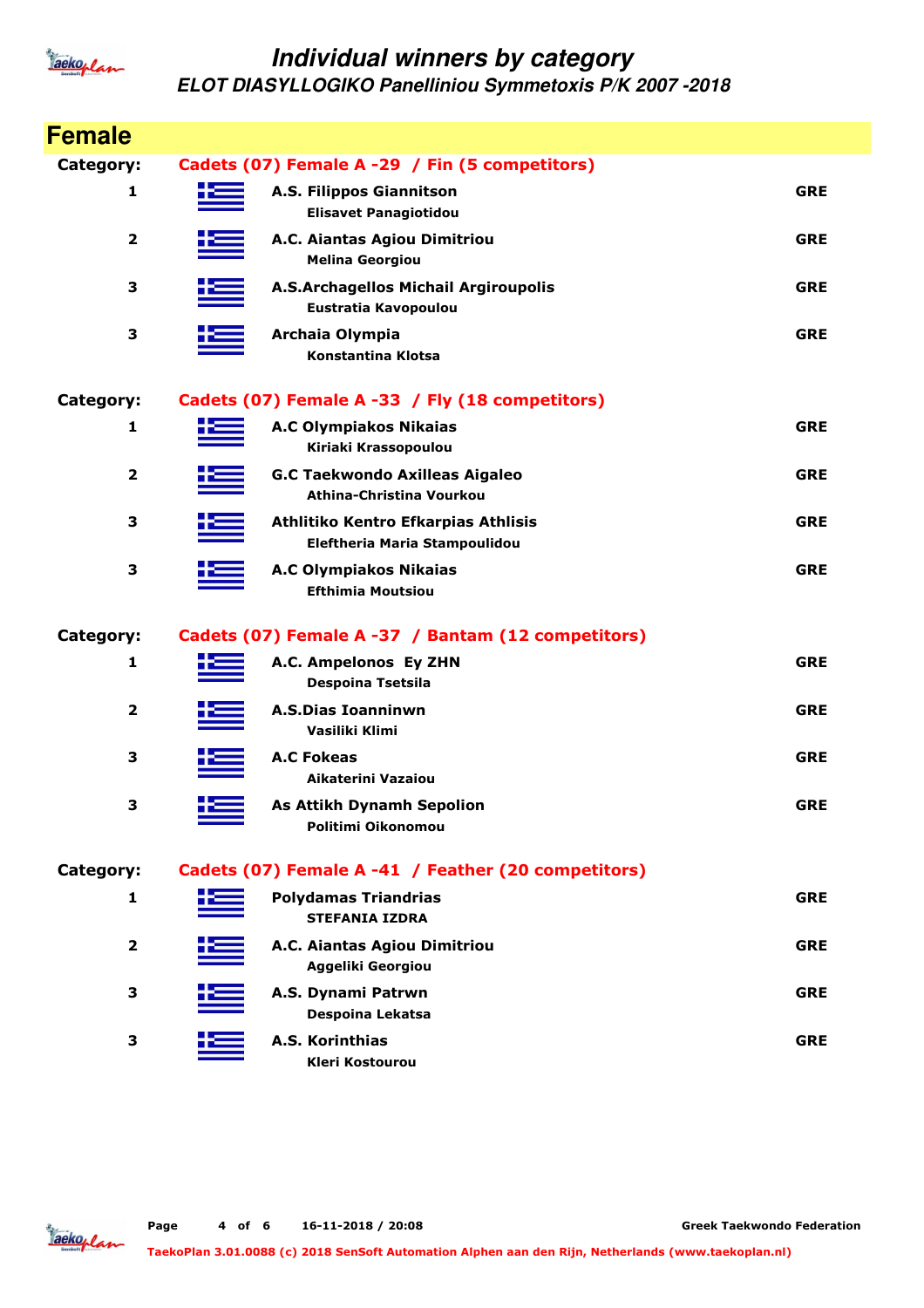

| <b>Female</b>           |                                                                  |            |
|-------------------------|------------------------------------------------------------------|------------|
| Category:               | Cadets (07) Female A -44 / Light (13 competitors)                |            |
| 1                       | <b>As Attikh Dynamh Sepolion</b><br>Vagia Adamopoulou            | <b>GRE</b> |
| $\overline{\mathbf{2}}$ | A.S Taekwondo Zeys Trikkaion<br>Christina Kartsiouka             | <b>GRE</b> |
| 3                       | Athlitiko Kentro Efkarpias Athlisis<br>Kyriaki Michalopoulou     | <b>GRE</b> |
| 3                       | <b>As Dragons Viotias</b><br><b>Eleftheria Daferera</b>          | <b>GRE</b> |
| <b>Category:</b>        | Cadets (07) Female A -47 / Welter (10 competitors)               |            |
| 1                       | A.S. Filippos Giannitson<br>Stavroula Sgoroudi                   | <b>GRE</b> |
| 2                       | A.C.'d.Ipsilantis'<br>Stylliani Karathanasi                      | <b>GRE</b> |
| 3                       | A.C. Ethnikos 2005<br>Athanasia Alexiou                          | <b>GRE</b> |
| 3                       | <b>A.S Orfeas Alexandroupolis</b><br>Evaggelia Poulidi           | <b>GRE</b> |
| Category:               | Cadets (07) Female A -51 / Light middle (10 competitors)         |            |
| 1                       | <b>G.C Taekwondo Axilleas Aigaleo</b><br>Lamprini Drimousi       | <b>GRE</b> |
| 2                       | A.C. Atrwtos Kamaterou<br>Aleksandra Vlassopoulou                | <b>GRE</b> |
| 3                       | <b>A.S.Dias Ioanninwn</b><br><b>Eleni-Maria Stiliou</b>          | <b>GRE</b> |
| 3                       | <b>A.S Spartacos Vrilission</b><br><b>Iris Pagani</b>            | <b>GRE</b> |
| Category:               | Cadets (07) Female A -55 / Middle (4 competitors)                |            |
| 1                       | A.S. Orestis Vasilis Xanthis 2004<br>Elena Zerenidi              | <b>GRE</b> |
| 2                       | A.S. Ethnikos 95<br><b>Irida Palmou</b>                          | <b>GRE</b> |
| 3                       | <b>A.C Theagenis Kallitheas</b><br><b>DESPOINA PARTHENIOU</b>    | <b>GRE</b> |
| 3                       | A.C. Taekwondo F.Adamasto Pneuma<br><b>Konstantina Mavromara</b> | <b>GRE</b> |